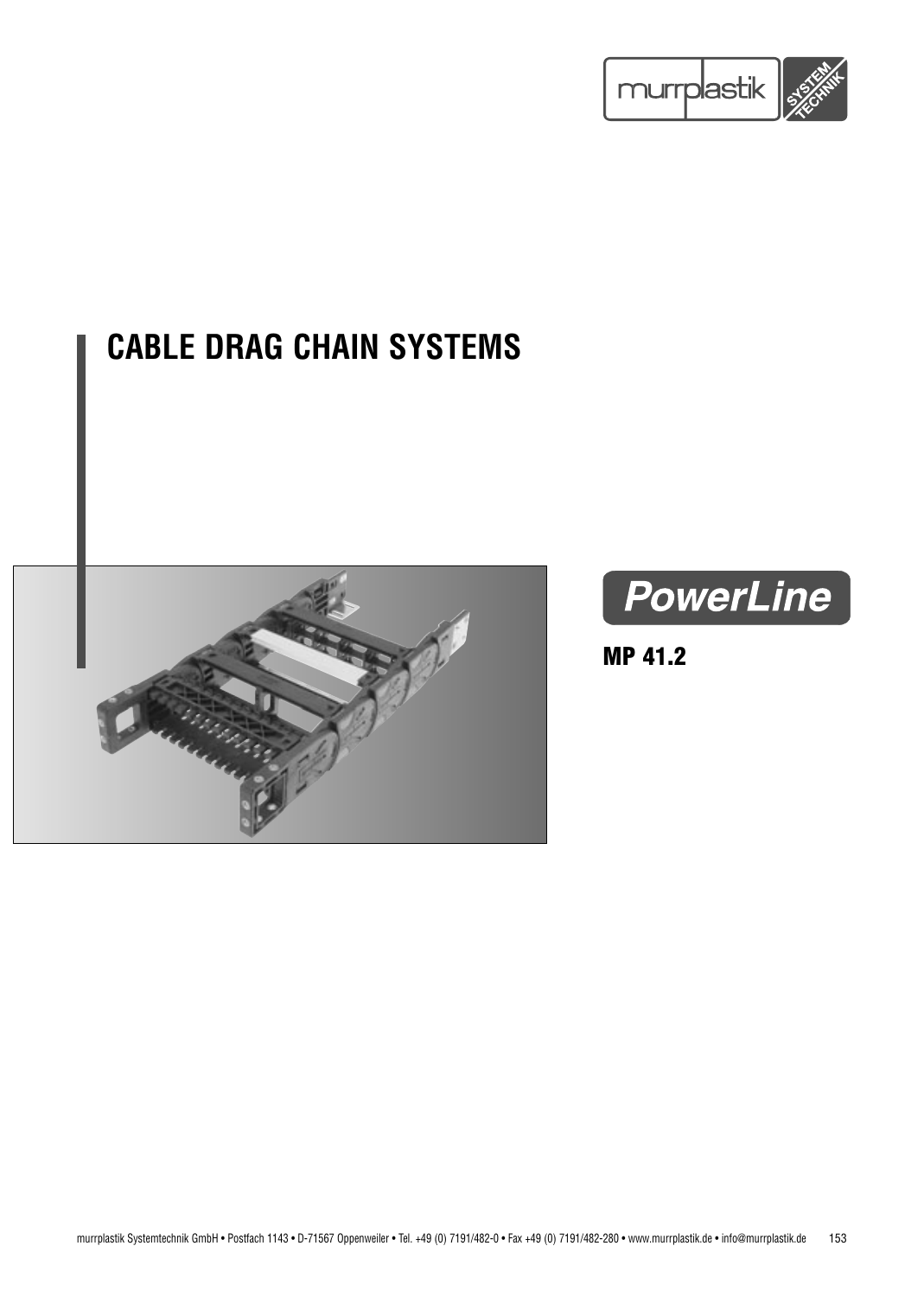

## **Order variants**

| Style (order code)                                                                      |                          |                                                                     |
|-----------------------------------------------------------------------------------------|--------------------------|---------------------------------------------------------------------|
| <b>Configuration (order code)</b>                                                       |                          | <b>Configuration:</b>                                               |
|                                                                                         |                          | 0 crossbar every link; w/bias<br>crossbar EOL; w/bias<br>2          |
| Radius (order code)                                                                     |                          | AL crossbar every link; w/bias<br>4<br>AL crossbar EOL; w/bias<br>6 |
| in mm                                                                                   |                          | Customer order<br>9                                                 |
| Internal width (order code)                                                             |                          | Style:                                                              |
| in mm                                                                                   |                          | 0 Standard (PA)<br>7 ESD (PA)                                       |
|                                                                                         |                          | Special version<br>9                                                |
| <b>External width</b><br>in mm                                                          |                          | Sample order                                                        |
|                                                                                         |                          |                                                                     |
| MP41.2 045<br>77<br>45<br>045                                                           |                          | 0412 045 075 0000                                                   |
| 94<br>MP41.2 062<br>62<br>062                                                           |                          | Inside width $=$ 45 mm                                              |
| 103<br>71<br>MP41.2 071<br>071                                                          |                          | Radius = $75 \text{ mm}$                                            |
| 116<br>84<br>MP41.2 084<br>084                                                          |                          | Configuration = $0$                                                 |
| 128<br>96<br>MP41.2 096<br>096                                                          |                          | $Style = 0$                                                         |
| 139<br>MP41.2 107<br>107<br>107                                                         |                          | <b>Ideal operating conditions</b>                                   |
| 153<br>121<br>MP41.2 121<br>121<br>176<br>144                                           |                          |                                                                     |
| MP41.2 144<br>144<br>178<br>MP41.2 146<br>146<br>146                                    |                          | Extreme accelerations<br>Extreme speeds                             |
| 203<br>171<br>171<br>MP41.2 171                                                         |                          | Very high additional loads                                          |
| MP41.2 182<br>214<br>182<br>182                                                         |                          | Opens on both sides                                                 |
| 228<br>196<br>196<br>MP41.2 196                                                         |                          | Variable widths thanks to                                           |
| 252<br>220<br>220<br>MP41.2 220                                                         |                          | aluminium ridge                                                     |
| 278<br>246<br>246<br>MP41.2 246                                                         |                          | • Flexible internal separation                                      |
| 328<br>296<br>296<br>MP41.2 296                                                         |                          |                                                                     |
| 378<br>346<br>346<br>MP41.2 346                                                         |                          | Alternative chain type                                              |
| 428<br>396<br>396<br>90<br>090<br>MP41.2 396                                            |                          | MP 43 G closed series<br>MP 42<br>$\bullet$                         |
| MP41.2 446<br>478<br>446<br>446<br>120<br>120                                           | 0                        | opening cover in inside bend,                                       |
| 528<br>496<br>150<br>150<br>MP41.2 496<br>496<br>578<br>200<br>MP41.2 546<br>546<br>200 | 2<br>4                   | easier to use                                                       |
| 546<br>250<br>MP41.2 xxx<br>$>80-$<br>250<br>Inside                                     | 0<br>$\overline{7}$<br>6 | MP 44<br>٠                                                          |
| $+32$<br>600<br>300<br>300<br><b>ALU</b>                                                | 9<br>9                   | Version with/without bias,                                          |
|                                                                                         |                          | easier to use                                                       |
| <b>Order</b>                                                                            |                          | MP 41<br>$\bullet$<br>Greater unsupported length                    |
| 0412<br>number:                                                                         | $\boldsymbol{0}$         | 0                                                                   |
|                                                                                         |                          |                                                                     |
| Eagturas                                                                                |                          |                                                                     |

## **Features**

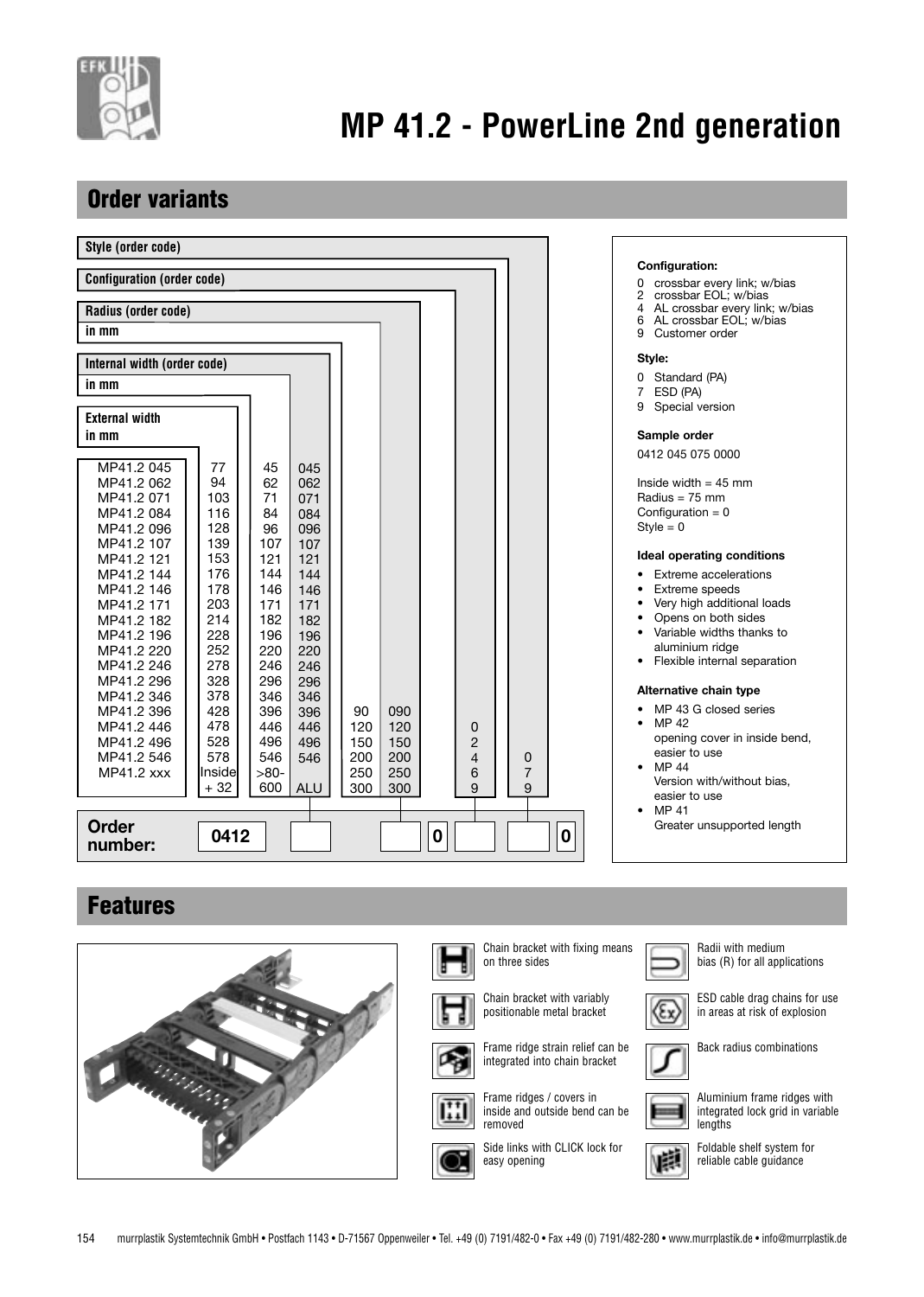### **Technical data**

#### **Chain link dimensions**



#### **Unsupported length**



Service temperature: -30 to +120 °C

Fire classification: in conformity with

UL94 HB

Gliding friction factor: 0.30 Static friction factor: 0.45

#### **Material properties Technical specifications**

murrplastik

| Travel distance, gliding, L <sub>a</sub> :                  | 120 m              |
|-------------------------------------------------------------|--------------------|
| Travel distance, self-supporting, L: see diagram            |                    |
| Travel distance, vertical, hanging, L <sub>th</sub> : 100 m |                    |
| Travel distance, vertical, upright, L <sub>"</sub> .        | 6 m                |
| Rotated 90°, self-supporting, L <sub>an</sub> :             | 1 <sub>m</sub>     |
| Speed, gliding, V <sub>a</sub> :                            | $5 \text{ m/s}$    |
| Speed, self-supporting, V.:                                 | $20 \text{ m/s}$   |
| Acceleration, gliding, a.:                                  | $25 \text{ m/s}^2$ |
| Acceleration, self-supporting, a.:                          | $30 \text{ m/s}^2$ |

### **FLg:**

Ideal installation situation for high stresses at the limit of the max. travel parameters. In this range the chain upper run is still biased, straight or has a max. sag of 10 – 50 mm depending on the type of chain.

#### **FLb:**

Satisfactory installation position for many applications working in the lower to middle range of the max. travel parameters. Depending on the chain type, the sag of the chain upper run is > 10 – 50 mm but less than the max. sag.

If the sag is greater than  $FL_b$ , the arrangement is unsuitable and should be avoided. Please choose a more stable murrplastik cable drag chain.

### **Determining the chain length**



### **Installation dimensions (in mm)**



and middle of travel distance

#### **Determining the chain length**

Length =  $\frac{L}{2}$  +  $\pi$  x R + E

 $\approx$  1 m chain = 13 x 77 mm links

The fixed point of the cable drag chain should be connected in the middle of the travel distance. This arrangement gives the shortest connection between the fixed point and the moving consumer and thus the most efficient chain length.

| <b>Radius R</b>                                | 75  | 90  | 120 | 150 | 200 | 250 | 300  |
|------------------------------------------------|-----|-----|-----|-----|-----|-----|------|
| Outside height of chain link (H <sub>c</sub> ) | 62  | 62  | 62  | 62  | 62  | 62  | 62   |
| Height of bend (H)                             | 212 | 242 | 302 | 362 | 462 | 562 | 662  |
| Height of moving end connection $(H_{MA})$     | 150 | 180 | 240 | 300 | 400 | 500 | 600  |
| Safety margin (S.)                             | 30  | 30  | 30  | 30  | 30  | 30  | 30   |
| Installation height (Hsv)                      | 242 | 272 | 332 | 392 | 492 | 592 | 692  |
| Arc projection $(M1)$                          | 183 | 198 | 228 | 258 | 308 | 358 | 408  |
| Bend length $(La)$                             | 410 | 457 | 551 | 645 | 802 | 959 | 1116 |
|                                                |     |     |     |     |     |     |      |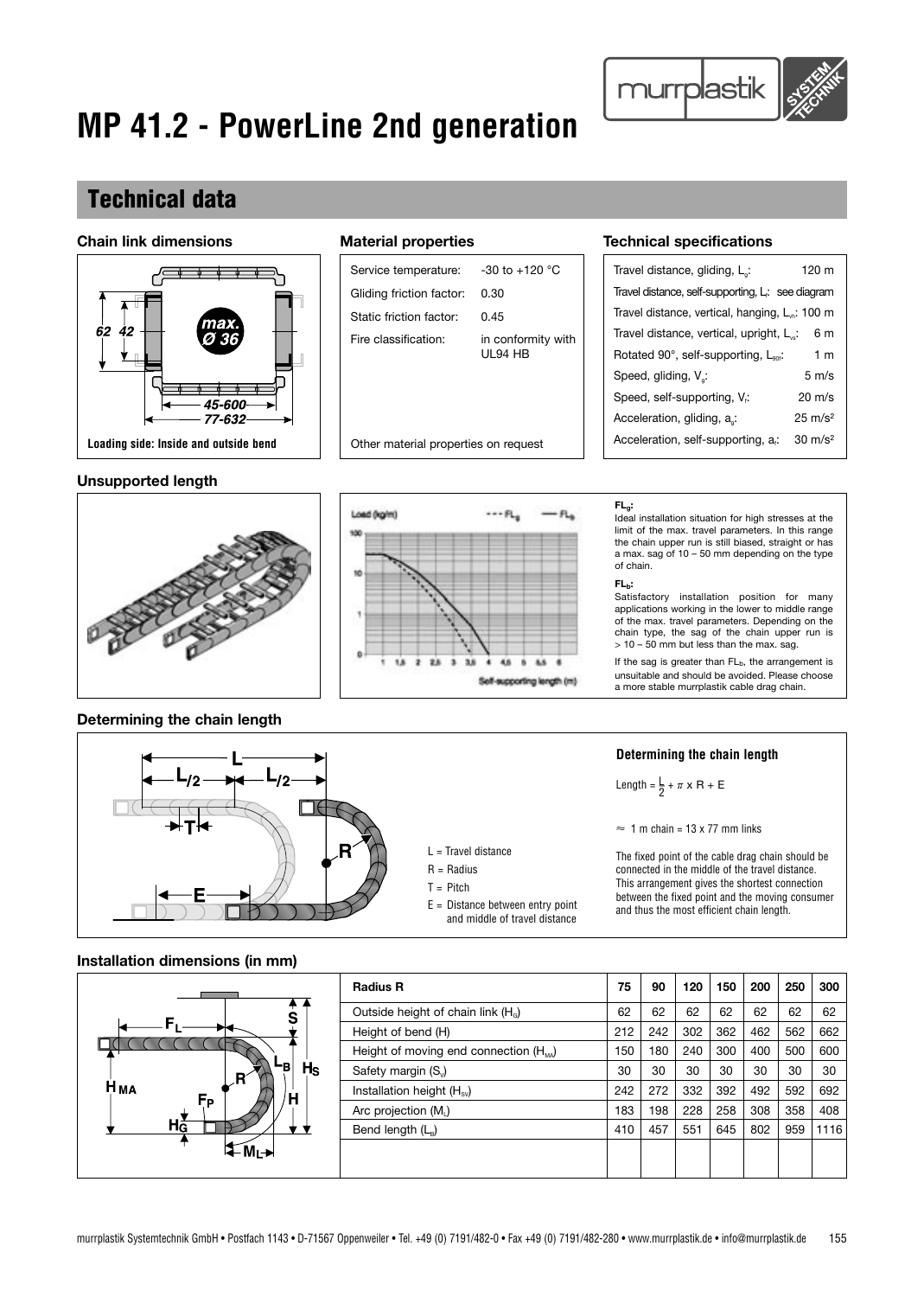

## **Chain bracket**



## **Chain bracket flexible** Type Order no. Version Pack KA 41-FB 0411000054 with bush 1 KA 41-FG 0411000055 with thread This chain bracket offers universal connection options (top, bottom and front) and

is attached to the ends of the chain like a side link. This allows the chain to move right up to the bracket. Each chain requires one male and one female bracket. M6 screws are used to secure the brackets in place. Extrusion coated metal bushes with either a through-hole (-FB) or a threaded hole (-FG) ensure the permanent, high-strength transmission of even extreme forces onto the cable drag chain.

### **Chain bracket elbow fitting** Type **Discussion** Order no. **Chain brack** Pack



| $\Lambda$ <sup>-</sup><br>z | 0410000051 |  |
|-----------------------------|------------|--|
|                             |            |  |

There are several options as regarding the chain bracket. The fixed-point bracket (inside/bottom) and the moving end bracket (inside/top) are supplied as standard. However, any other combination can be supplied upon request. The chain bracket is fastened at the end like a side link. This enables the chain to move right up to the bracket. Each chain requires one male and one female bracket. The brackets should be fastened with M6 screws.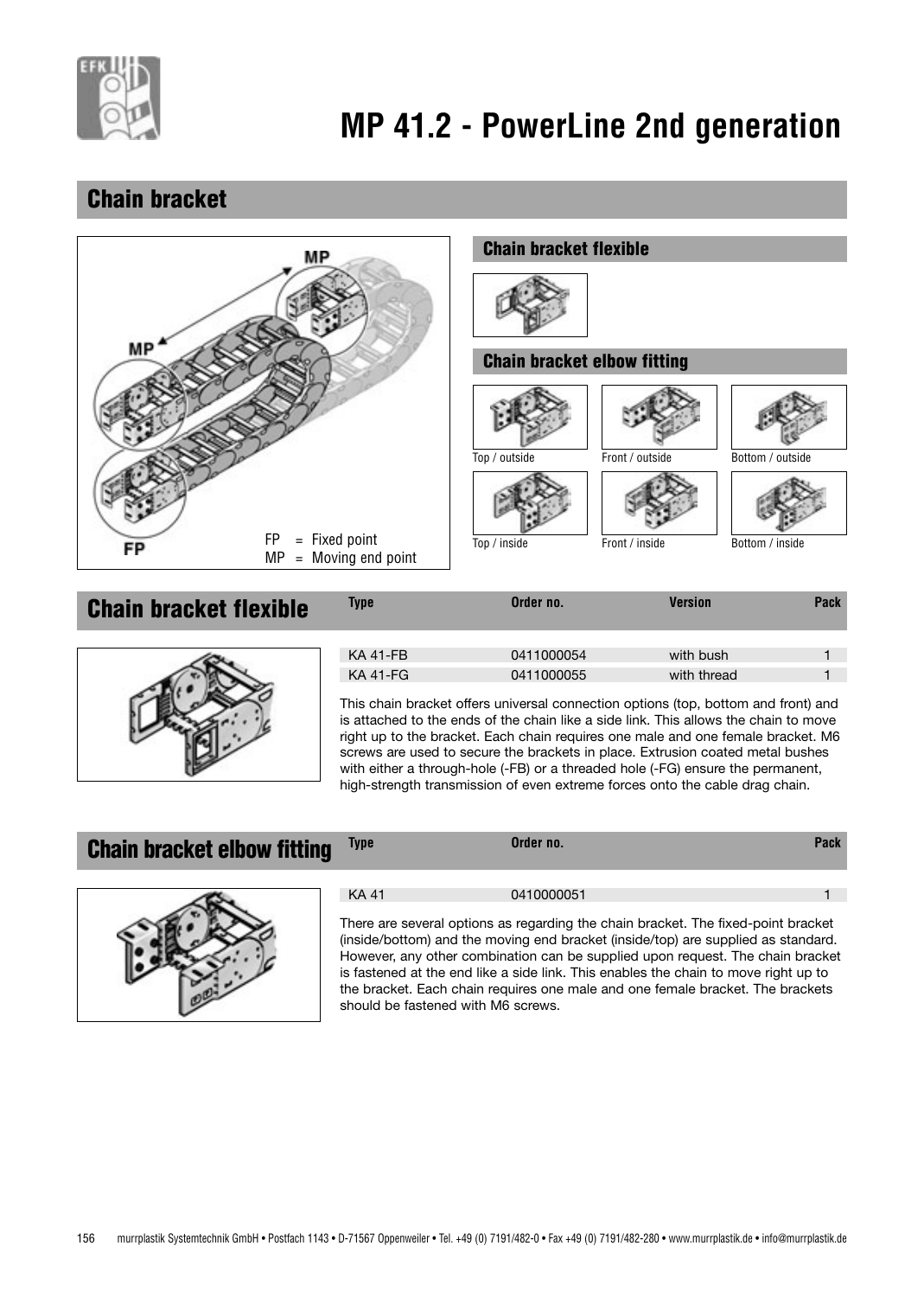## **Chain bracket flexible**  $\theta$



Flexible with through-hole

| וווווו ווו טווטוטווטע |        |                          |        |       |       |       |                |                |
|-----------------------|--------|--------------------------|--------|-------|-------|-------|----------------|----------------|
| Type                  | A      | D                        | E      | F     | F1    | G     | G <sub>1</sub> | HØ             |
| KA 41-FB              |        |                          |        |       |       |       |                |                |
|                       | 45.00  | 79.00                    | 65.00  | 22.50 | 22.00 | 79.00 | 120.00         | 6.50           |
| KA 41-FB              | 62.00  | 96.00                    | 82.00  | 22.50 | 22.00 | 79.00 | 120.00         | 6.50           |
| <b>KA 41-FB</b>       | 71.00  | 105.00                   | 91.00  | 22.50 | 22.00 | 79.00 | 120.00         | 6.50           |
| <b>KA 41-FB</b>       | 84.00  | 118.00                   | 104.00 | 22.50 | 22.00 | 79.00 | 120.00         | 6.50           |
| <b>KA 41-FB</b>       | 96.00  | 130.00                   | 116.00 | 22.50 | 22.00 | 79.00 | 120.00         | 6.50           |
| KA 41-FB              | 107.00 | 141.00                   | 127.00 | 22.50 | 22.00 | 79.00 | 120.00         | 6.50           |
| KA 41-FB              | 121.00 | 155.00                   | 141.00 | 22.50 | 22.00 | 79.00 | 120.00         | 6.50           |
| <b>KA 41-FB</b>       | 144.00 | 178.00                   | 164.00 | 22.50 | 22.00 | 79.00 | 120.00         | 6.50           |
| <b>KA 41-FB</b>       | 146.00 | 180.00                   | 166.00 | 22.50 | 22.00 | 79.00 | 120.00         | 6.50           |
| KA 41-FB              | 171.00 | 205.00                   | 191.00 | 22.50 | 22.00 | 79.00 | 120.00         | 6.50           |
| KA 41-FB              |        | 182.00 226.00            | 202.00 | 22.50 | 22.00 | 79.00 | 120.00         | 6.50           |
| KA 41-FB              |        | 196.00 230.00 216.00     |        | 22.50 | 22.00 | 79.00 | 120.00         | 6.50           |
| <b>KA 41-FB</b>       | 220.00 | 254.00                   | 240.00 | 22.50 | 22.00 | 79.00 | 120.00         | 6.50           |
| KA 41-FB              | 246.00 | 280.00                   | 266.00 | 22.50 | 22.00 | 79.00 | 120.00         | 6.50           |
| KA 41-FB              |        | 252.00 290.00 272.00     |        | 22.50 | 22.00 | 79.00 | 120.00         | 6.50           |
| KA 41-FB              | 296.00 | 330.00                   | 316.00 | 22.50 | 22.00 | 79.00 | 120.00         | 6.50           |
| KA 41-FB              | 346.00 | 380.00                   | 366.00 | 22.50 | 22.00 | 79.00 | 120.00         | 6.50           |
| KA 41-FB              | 396.00 | 430.00                   | 416.00 | 22.50 | 22.00 | 79.00 | 120.00         | 6.50           |
| KA 41-FB              | 446.00 | 480.00                   | 466.00 | 22.50 | 22.00 | 79.00 | 120.00         | 6.50           |
| KA 41-FB              | 496.00 | 530.00 516.00            |        | 22.50 | 22.00 | 79.00 | 120.00         | 6.50           |
| KA 41-FB              | 546.00 | 580.00                   | 566.00 | 22.50 | 22.00 | 79.00 | 120.00         | 6.50           |
| KA 41-FB              |        | Variable A+34.00 A+20.00 |        | 22.50 | 22.00 | 79.00 | 120.00         | 6.50           |
| Type                  | A      | D                        | E      | F     | F1    | G     | G <sub>1</sub> | H              |
| KA 41-FG              | 45.00  | 79.00                    | 65.00  | 22.50 | 22.00 | 79.00 | 120.00         | M <sub>6</sub> |
| KA 41-FG              | 62.00  | 96.00                    | 82.00  | 22.50 | 22.00 | 79.00 | 120.00         | M <sub>6</sub> |
| KA 41-FG              | 71.00  | 105.00                   | 91.00  | 22.50 | 22.00 | 79.00 | 120.00         | M <sub>6</sub> |
| KA 41-FG              | 84.00  | 118.00                   | 104.00 | 22.50 | 22.00 | 79.00 | 120.00         | M <sub>6</sub> |
| KA 41-FG              | 96.00  | 130.00                   | 116.00 | 22.50 | 22.00 | 79.00 | 120.00         | M <sub>6</sub> |

murrplastik

Flexible with threaded bush

| KA 41-FG | 45.00  | 79.00                    | 65.00  | 22.50 | 22.00 | 79.00 | 120.00 | M6             |
|----------|--------|--------------------------|--------|-------|-------|-------|--------|----------------|
| KA 41-FG | 62.00  | 96.00                    | 82.00  | 22.50 | 22.00 | 79.00 | 120.00 | M <sub>6</sub> |
| KA 41-FG | 71.00  | 105.00                   | 91.00  | 22.50 | 22.00 | 79.00 | 120.00 | M <sub>6</sub> |
| KA 41-FG | 84.00  | 118.00                   | 104.00 | 22.50 | 22.00 | 79.00 | 120.00 | M <sub>6</sub> |
| KA 41-FG | 96.00  | 130.00                   | 116.00 | 22.50 | 22.00 | 79.00 | 120.00 | M <sub>6</sub> |
| KA 41-FG | 107.00 | 141.00                   | 127.00 | 22.50 | 22.00 | 79.00 | 120.00 | M <sub>6</sub> |
| KA 41-FG | 121.00 | 155.00                   | 141.00 | 22.50 | 22.00 | 79.00 | 120.00 | M <sub>6</sub> |
| KA 41-FG | 144.00 | 178.00                   | 164.00 | 22.50 | 22.00 | 79.00 | 120.00 | M <sub>6</sub> |
| KA 41-FG | 146.00 | 180.00                   | 166.00 | 22.50 | 22.00 | 79.00 | 120.00 | M <sub>6</sub> |
| KA 41-FG | 171.00 | 205.00                   | 191.00 | 22.50 | 22.00 | 79.00 | 120.00 | M <sub>6</sub> |
| KA 41-FG | 182.00 | 226.00                   | 202.00 | 22.50 | 22.00 | 79.00 | 120.00 | M <sub>6</sub> |
| KA 41-FG | 196.00 | 230.00                   | 216.00 | 22.50 | 22.00 | 79.00 | 120.00 | M <sub>6</sub> |
| KA 41-FG | 220,00 | 254.00                   | 240.00 | 22.50 | 22.00 | 79.00 | 120.00 | M <sub>6</sub> |
| KA 41-FG | 246.00 | 280.00                   | 266.00 | 22.50 | 22.00 | 79.00 | 120.00 | M <sub>6</sub> |
| KA 41-FG | 252.00 | 290.00                   | 272.00 | 22.50 | 22.00 | 79.00 | 120.00 | M <sub>6</sub> |
| KA 41-FG | 296.00 | 330.00                   | 316.00 | 22.50 | 22.00 | 79.00 | 120.00 | M <sub>6</sub> |
| KA 41-FG | 346.00 | 380.00                   | 366.00 | 22.50 | 22.00 | 79.00 | 120.00 | M <sub>6</sub> |
| KA 41-FG | 396.00 | 430.00                   | 416.00 | 22.50 | 22.00 | 79.00 | 120.00 | M <sub>6</sub> |
| KA 41-FG | 446.00 | 480.00                   | 466.00 | 22.50 | 22.00 | 79.00 | 120.00 | M <sub>6</sub> |
| KA 41-FG | 496.00 | 530.00                   | 516.00 | 22.50 | 22.00 | 79.00 | 120.00 | M <sub>6</sub> |
| KA 41-FG | 546.00 | 580.00                   | 566.00 | 22.50 | 22.00 | 79.00 | 120.00 | M <sub>6</sub> |
| KA 41-FG |        | Variable A+34.00 A+20.00 |        | 22.50 | 22.00 | 79.00 | 120.00 | M <sub>6</sub> |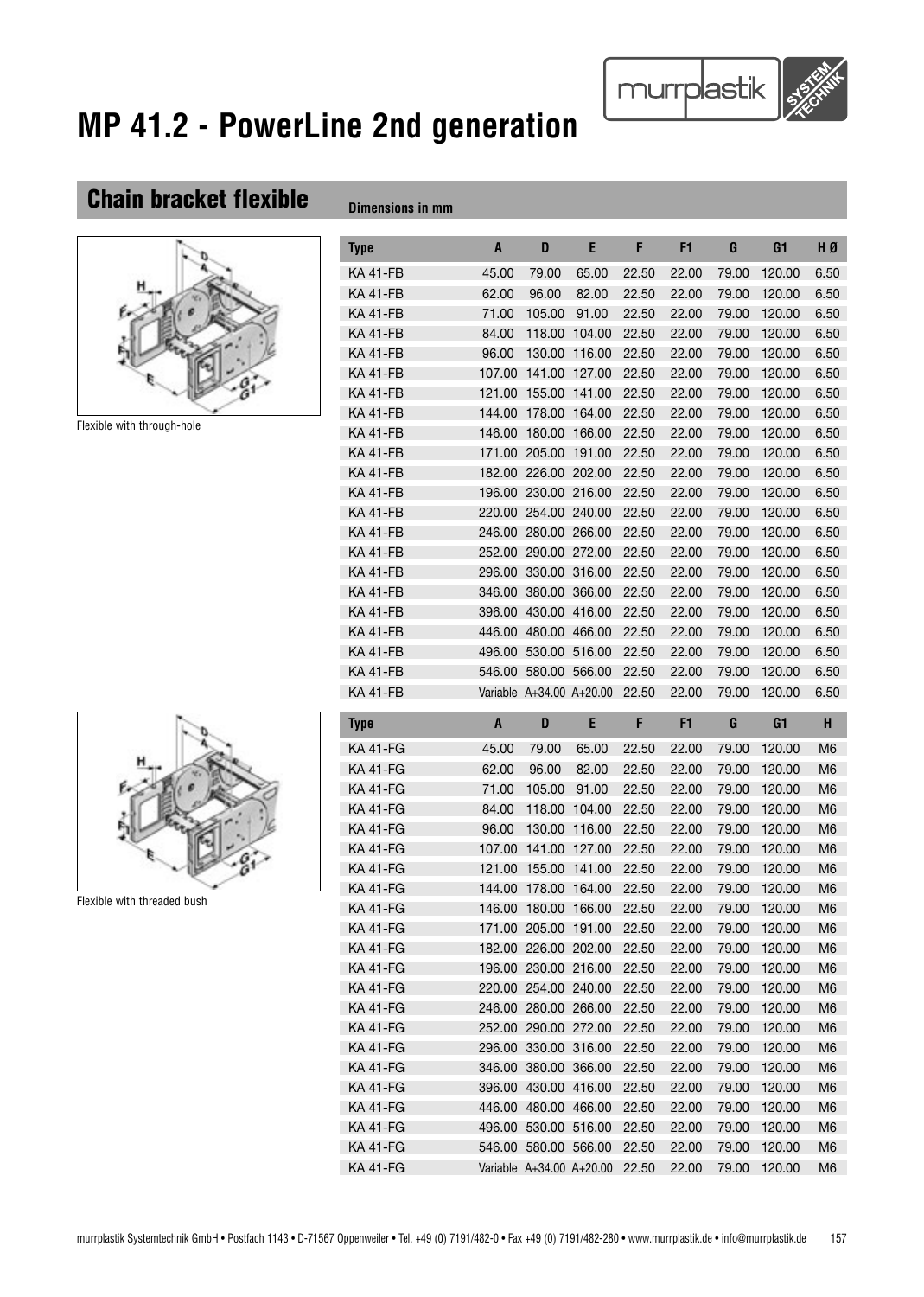

## **Chain bracket elbow fitting Dimensions in mm**



Bottom and top / outside

| Type  | A      | C                        | D      | F     | G     | HØ   | п     |
|-------|--------|--------------------------|--------|-------|-------|------|-------|
| KA 41 | 45.00  | 79.50                    | 77.00  | 32.00 | 79.00 | 6.50 | 14.00 |
| KA 41 | 62.00  | 96.50                    | 94.00  | 32.00 | 79.00 | 6.50 | 14.00 |
| KA 41 | 71.00  | 105.50                   | 103.00 | 32.00 | 79.00 | 6.50 | 14.00 |
| KA 41 | 84.00  | 118.50                   | 116.00 | 32.00 | 79.00 | 6.50 | 14.00 |
| KA 41 | 96.00  | 130.50                   | 128.00 | 32.00 | 79.00 | 6.50 | 14.00 |
| KA 41 | 107.00 | 141.50                   | 139.00 | 32.00 | 79.00 | 6.50 | 14.00 |
| KA 41 | 121.00 | 155.50                   | 153.00 | 32.00 | 79.00 | 6.50 | 14.00 |
| KA 41 | 144.00 | 178.50                   | 176.00 | 32.00 | 79.00 | 6.50 | 14.00 |
| KA 41 | 146.00 | 180.50                   | 178.00 | 32.00 | 79.00 | 6.50 | 14.00 |
| KA 41 |        | 171.00 205.50            | 203.00 | 32.00 | 79.00 | 6.50 | 14.00 |
| KA 41 | 182.00 | 216.50                   | 213.00 | 32.00 | 79.00 | 6.50 | 14.00 |
| KA 41 | 196.00 | 230.50                   | 228.00 | 32.00 | 79.00 | 6.50 | 14.00 |
| KA 41 | 220.00 | 254.50                   | 252.00 | 32.00 | 79.00 | 6.50 | 14.00 |
| KA 41 | 246.00 | 280.50                   | 278,00 | 32.00 | 79.00 | 6.50 | 14.00 |
| KA 41 | 252.00 | 286.50                   | 284.00 | 32.00 | 79.00 | 6.50 | 14.00 |
| KA 41 | 296.00 | 330.50                   | 328.00 | 32.00 | 79.00 | 6.50 | 14.00 |
| KA 41 | 346.00 | 380.50                   | 378.00 | 32.00 | 79.00 | 6.50 | 14.00 |
| KA 41 | 396.00 | 430.50                   | 428.00 | 32.00 | 79.00 | 6.50 | 14.00 |
| KA 41 | 446.00 | 480.50                   | 478.00 | 32.00 | 79.00 | 6.50 | 14.00 |
| KA 41 | 496.00 | 530.50                   | 528.00 | 32.00 | 79.00 | 6.50 | 14.00 |
| KA 41 | 546.00 | 580.50 578.00            |        | 32.00 | 79.00 | 6.50 | 14.00 |
| KA 41 |        | Variable A+34.50 A+32.00 |        | 32.00 | 79.00 | 6.50 | 14.00 |



Bottom and top / inside

| Type  | A      | B                    | D                       | F.    | G     | HØ   | н     |
|-------|--------|----------------------|-------------------------|-------|-------|------|-------|
| KA 41 | 45.00  | 42.50                | 77.00                   | 32.00 | 79.00 | 6.50 | 14.00 |
| KA 41 | 62.00  | 59.50                | 94.00                   | 32.00 | 79.00 | 6.50 | 14.00 |
| KA 41 | 71.00  | 68.50                | 103.00                  | 32.00 | 79.00 | 6.50 | 14.00 |
| KA 41 | 84.00  | 81.50                | 116.00                  | 32.00 | 79.00 | 6.50 | 14.00 |
| KA 41 | 96.00  | 93.50                | 128.00                  | 32.00 | 79.00 | 6.50 | 14.00 |
| KA 41 | 107.00 | 104.50               | 139.00                  | 32.00 | 79.00 | 6.50 | 14.00 |
| KA 41 | 121.00 | 118.50 153.00        |                         | 32.00 | 79.00 | 6.50 | 14.00 |
| KA 41 | 144.00 | 141.50 176.00        |                         | 32.00 | 79.00 | 6.50 | 14.00 |
| KA 41 | 146.00 | 143.50 178.00        |                         | 32.00 | 79.00 | 6.50 | 14.00 |
| KA 41 | 171.00 |                      | 168.50 203.00           | 32.00 | 79.00 | 6.50 | 14.00 |
| KA 41 | 182.00 | 179.50 213.00        |                         | 32.00 | 79.00 | 6.50 | 14.00 |
| KA 41 | 196.00 | 193.50 228.00        |                         | 32.00 | 79.00 | 6.50 | 14.00 |
| KA 41 |        | 220.00 217.50 252.00 |                         | 32.00 | 79.00 | 6.50 | 14.00 |
| KA 41 |        | 246.00 243.50 278.00 |                         | 32.00 | 79.00 | 6.50 | 14.00 |
| KA 41 |        | 252.00 249.50 284.00 |                         | 32.00 | 79.00 | 6.50 | 14.00 |
| KA 41 |        | 296.00 293.50 328.00 |                         | 32.00 | 79.00 | 6.50 | 14.00 |
| KA 41 |        | 346.00 343.50 378.00 |                         | 32.00 | 79.00 | 6.50 | 14.00 |
| KA 41 |        | 396.00 393.50 428.00 |                         | 32.00 | 79.00 | 6.50 | 14.00 |
| KA 41 |        | 446.00 443.50 478.00 |                         | 32.00 | 79.00 | 6.50 | 14.00 |
| KA 41 | 496.00 | 493.50 528.00        |                         | 32.00 | 79.00 | 6.50 | 14.00 |
| KA 41 |        | 546.00 543.50 578.00 |                         | 32.00 | 79.00 | 6.50 | 14.00 |
| KA 41 |        |                      | Variable A-2.50 A+32.00 | 32.00 | 79.00 | 6.50 | 14.00 |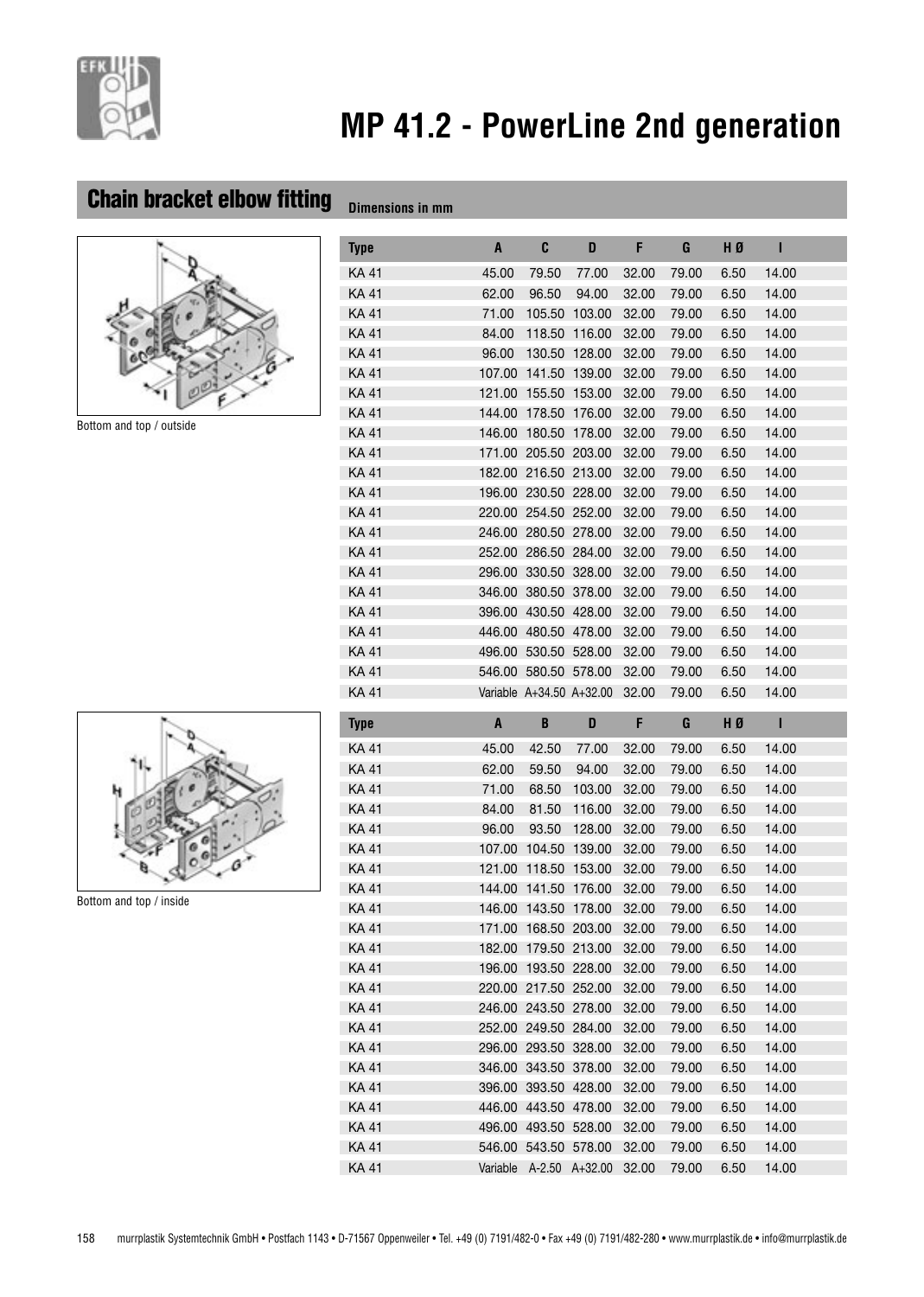## **Chain bracket elbow fitting Dimensions in mm**



Front / outside

| Type  | $\mathbf{A}$  | C                        | D      | F     | G      | HØ   | Т     |
|-------|---------------|--------------------------|--------|-------|--------|------|-------|
| KA 41 | 45.00         | 79.50                    | 77.00  | 32.00 | 125.70 | 6.50 | 14.00 |
| KA 41 | 62.00         | 96.50                    | 94.00  | 32.00 | 125.70 | 6.50 | 14.00 |
| KA 41 | 71.00         | 105.50                   | 103.00 | 32.00 | 125.70 | 6.50 | 14.00 |
| KA 41 | 84.00         | 118.50                   | 116.00 | 32.00 | 125.70 | 6.50 | 14.00 |
| KA 41 | 96.00         | 130.50                   | 128.00 | 32.00 | 125.70 | 6.50 | 14.00 |
| KA 41 | 107.00        | 141.50                   | 139.00 | 32.00 | 125.70 | 6.50 | 14.00 |
| KA 41 | 121.00        | 155.50                   | 153.00 | 32.00 | 125.70 | 6.50 | 14.00 |
| KA 41 | 144.00        | 178.50                   | 176.00 | 32.00 | 125.70 | 6.50 | 14.00 |
| KA 41 | 146.00        | 180.50                   | 178.00 | 32.00 | 125.70 | 6.50 | 14.00 |
| KA 41 | 171.00        | 205.50                   | 203.00 | 32.00 | 125.70 | 6.50 | 14.00 |
| KA 41 | 182.00        | 216.50                   | 213.00 | 32.00 | 125.70 | 6.50 | 14.00 |
| KA 41 | 196.00 230.50 |                          | 228.00 | 32.00 | 125.70 | 6.50 | 14.00 |
| KA 41 | 220.00        | 254.50                   | 252.00 | 32.00 | 125.70 | 6.50 | 14.00 |
| KA 41 | 246.00        | 280.50                   | 278.00 | 32.00 | 125.70 | 6.50 | 14.00 |
| KA 41 | 252.00        | 286.50                   | 284.00 | 32.00 | 125.70 | 6.50 | 14.00 |
| KA 41 | 296.00        | 330.50                   | 328.00 | 32.00 | 125.70 | 6.50 | 14.00 |
| KA 41 | 346.00        | 380.50                   | 378.00 | 32.00 | 125.70 | 6.50 | 14.00 |
| KA 41 | 396.00        | 430.50                   | 428.00 | 32.00 | 125.70 | 6.50 | 14.00 |
| KA 41 | 446.00        | 480.50                   | 478.00 | 32.00 | 125.70 | 6.50 | 14.00 |
| KA 41 | 496.00        | 530.50                   | 528.00 | 32.00 | 125.70 | 6.50 | 14.00 |
| KA 41 |               | 546.00 580.50 578.00     |        | 32.00 | 125.70 | 6.50 | 14.00 |
| KA 41 |               | Variable A+34.50 A+32.00 |        | 32.00 | 125.70 | 6.50 | 14.00 |



Front / inside

| Type        | A        | B             | D             | F     | G      | HØ   | ı     |
|-------------|----------|---------------|---------------|-------|--------|------|-------|
| KA 41       | 45.00    | 42.50         | 77.00         | 32.00 | 125.70 | 6.50 | 14.00 |
| <b>KA41</b> | 62.00    | 59.50         | 94.00         | 32.00 | 125.70 | 6.50 | 14.00 |
| <b>KA41</b> | 71.00    | 68.50         | 103.00        | 32.00 | 125.70 | 6.50 | 14.00 |
| KA 41       | 84.00    | 81.50         | 116.00        | 32.00 | 125.70 | 6.50 | 14.00 |
| <b>KA41</b> | 96.00    | 93.50         | 128.00        | 32.00 | 125.70 | 6.50 | 14.00 |
| KA 41       | 107.00   | 104.50        | 139.00        | 32.00 | 125.70 | 6.50 | 14.00 |
| <b>KA41</b> | 121.00   | 118.50        | 153.00        | 32.00 | 125.70 | 6.50 | 14.00 |
| <b>KA41</b> | 144.00   | 141.50        | 176.00        | 32.00 | 125.70 | 6.50 | 14.00 |
| KA 41       | 146.00   | 143.50        | 178.00        | 32.00 | 125.70 | 6.50 | 14.00 |
| <b>KA41</b> | 171.00   | 168.50        | 203.00        | 32.00 | 125.70 | 6.50 | 14.00 |
| <b>KA41</b> | 182.00   |               | 179.50 213.00 | 32.00 | 125.70 | 6.50 | 14.00 |
| <b>KA41</b> | 196.00   | 193.50        | 228.00        | 32.00 | 125.70 | 6.50 | 14.00 |
| <b>KA41</b> | 220.00   | 217.50 252.00 |               | 32.00 | 125.70 | 6.50 | 14.00 |
| <b>KA41</b> | 246.00   | 243.50        | 278.00        | 32.00 | 125.70 | 6.50 | 14.00 |
| KA 41       | 252.00   | 249.50        | 284.00        | 32.00 | 125.70 | 6.50 | 14.00 |
| <b>KA41</b> | 296.00   | 293.50        | 328.00        | 32.00 | 125.70 | 6.50 | 14.00 |
| <b>KA41</b> | 346.00   | 343.50        | 378.00        | 32.00 | 125.70 | 6.50 | 14.00 |
| KA 41       | 396.00   |               | 393.50 428.00 | 32.00 | 125.70 | 6.50 | 14.00 |
| <b>KA41</b> | 446.00   | 443.50        | 478.00        | 32.00 | 125.70 | 6.50 | 14.00 |
| KA 41       | 496.00   | 493.50        | 528.00        | 32.00 | 125.70 | 6.50 | 14.00 |
| KA 41       | 546.00   | 543.50        | 578.00        | 32.00 | 125.70 | 6.50 | 14.00 |
| <b>KA41</b> | Variable | $A - 2.50$    | $A + 32.00$   | 32.00 | 125.70 | 6.50 | 14.00 |

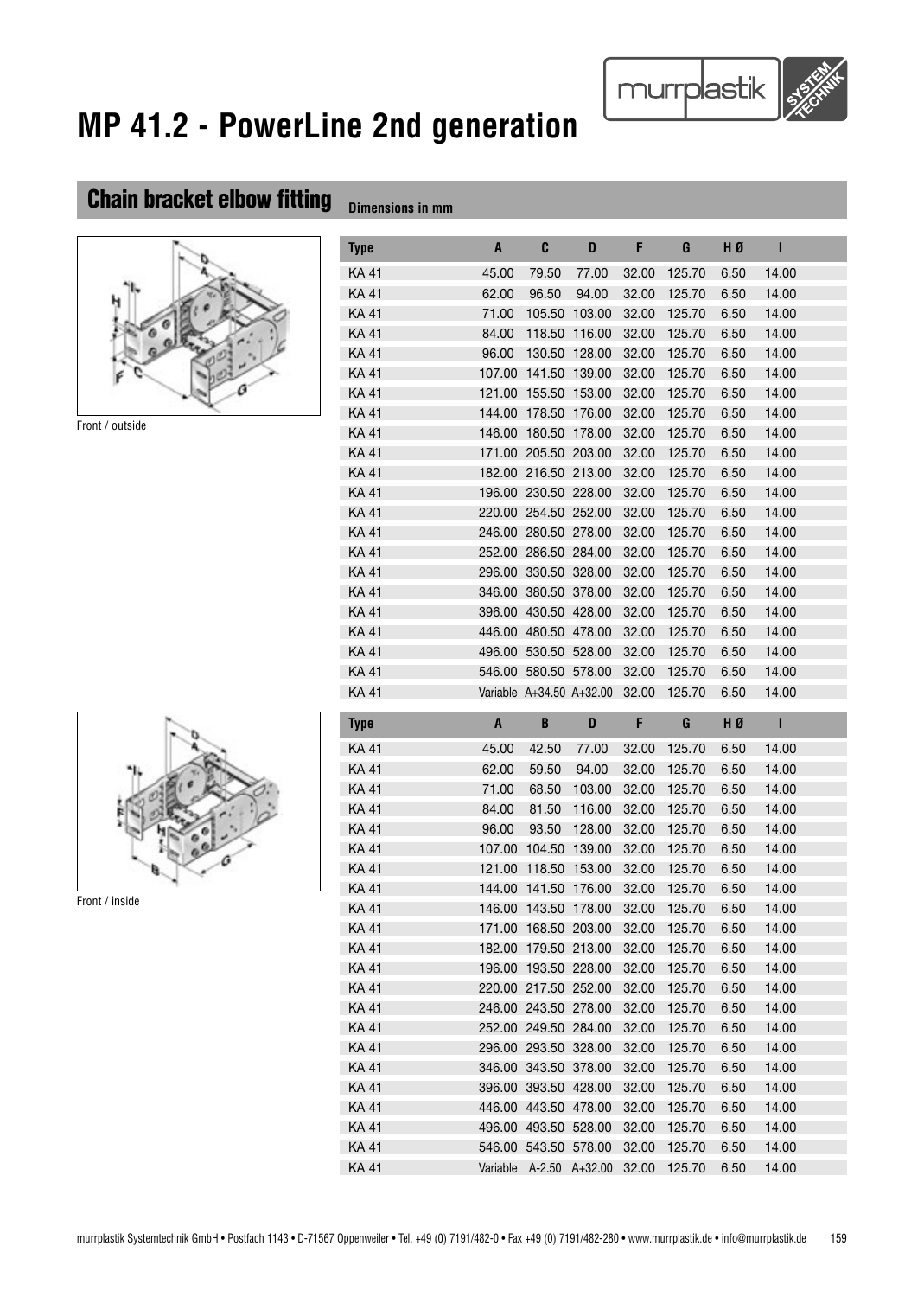

### **Separator**



**Type Order no.** Description **Description Pack** TR 41.1 041100009200 Separator 1

Lock grid spacing 5.60 mm

We recommend that separators are used if multiple round cables or conduits with differing diameters are to be installed.

An offset configuration of the separators is advisable.

Separator

|             | н    |              |                         | H2 | <b>Dimensions in mm</b><br>H <sub>3</sub> | HI |
|-------------|------|--------------|-------------------------|----|-------------------------------------------|----|
| <b>Type</b> |      | $\mathbf{I}$ | H1                      |    |                                           |    |
| <b>TR41</b> | 4.00 | 3.50         | 18.10 24.90 30.90 42.00 |    |                                           |    |
|             |      |              |                         |    |                                           |    |
|             |      |              |                         |    |                                           |    |
|             |      |              |                         |    |                                           |    |
|             |      |              |                         |    |                                           |    |
|             |      |              |                         |    |                                           |    |

Separator

| <b>H-shaped shelf unit</b> | Type     | Order no. | <b>Description</b>                         | <b>Pack</b> |
|----------------------------|----------|-----------|--------------------------------------------|-------------|
|                            | RE 36/11 |           | 100000361112 RE 36/11 Shelf unit, H-shaped |             |
|                            | RE 59/18 |           | 100000591812 RE 59/18 Shelf unit, H-shaped |             |
|                            | RE 81/11 |           | 100000811112 RE 81/11 Shelf unit, H-shaped |             |
|                            |          |           |                                            |             |

#### Lock grid spacing 5.60 mm

Insert to obtain additional levels in pre-defined distances.

H-shaped shelf unit



**Dimensions in mm Type WA WI H1 H2 HI** RE 36/11 42.50 36.50 26.20 11.50 42.00 RE 59/18 65.00 59.00 18.80 18.80 42.00 RE 81/11 87.50 81.50 26.20 11.50 42.00

H-shaped shelf unit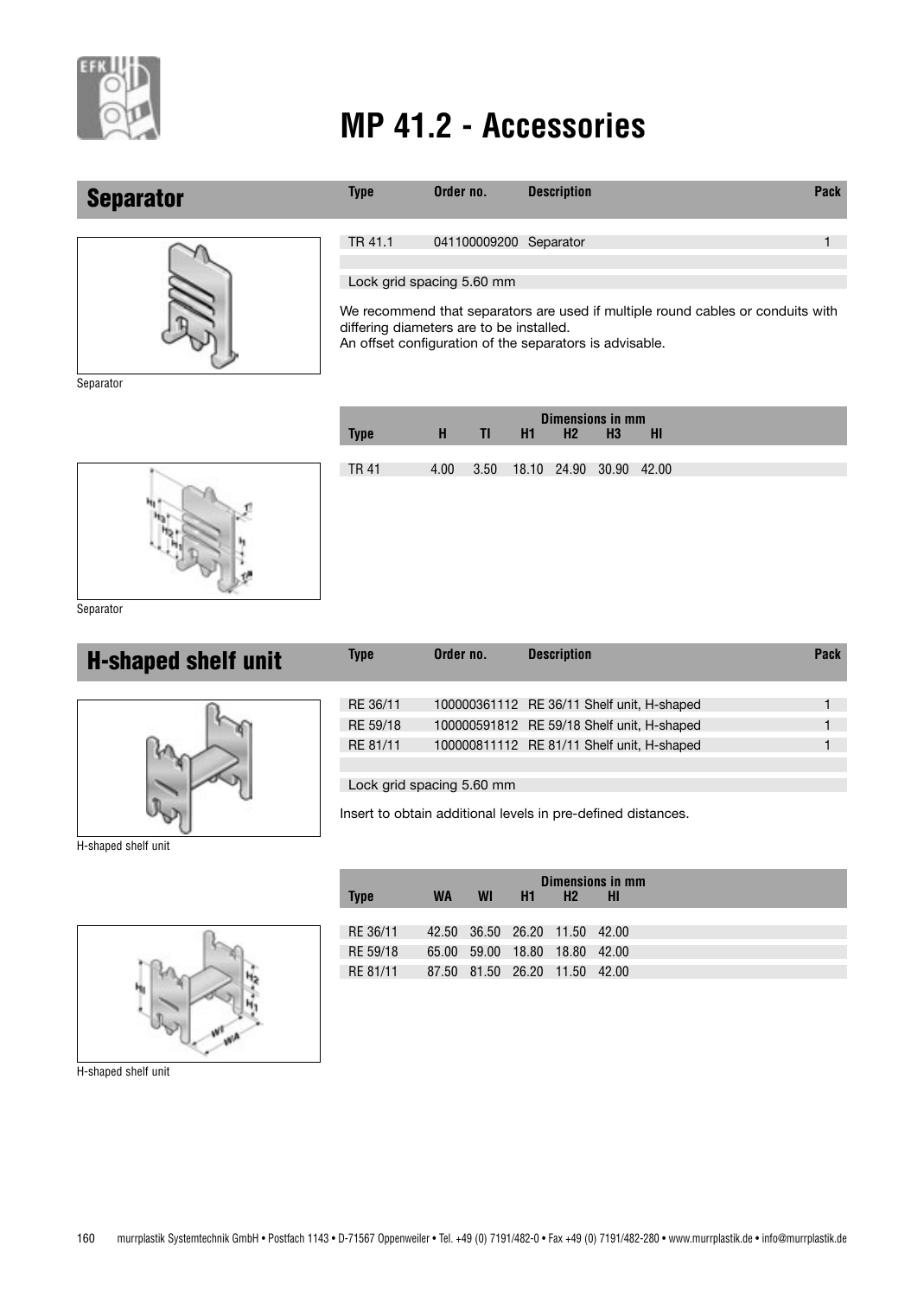

## **Shelving system Type Order no. Description Width in mm Pack** RB 196-5 100000019600 RB 196-5 Shelf 196 196 196 196 196 RTT 41 100090412000 RTT 41 Shelf support, divisible Lock grid spacing 5.60 mm

In connection with at least two shelf supports (RTT) the shelf becomes a shelving system. The additional levels prevent cables from criss-crossing and therefore destroying each other, whilst also avoiding excessive friction. Pre-assembly is not necessary as the shelf system and cabling can be assembled quickly and easily on site.

| <b>Type</b>   |                   | Dimensions in mm |
|---------------|-------------------|------------------|
| <b>RTT 41</b> | 7.00 <sub>1</sub> |                  |





Shelving system

Shelving system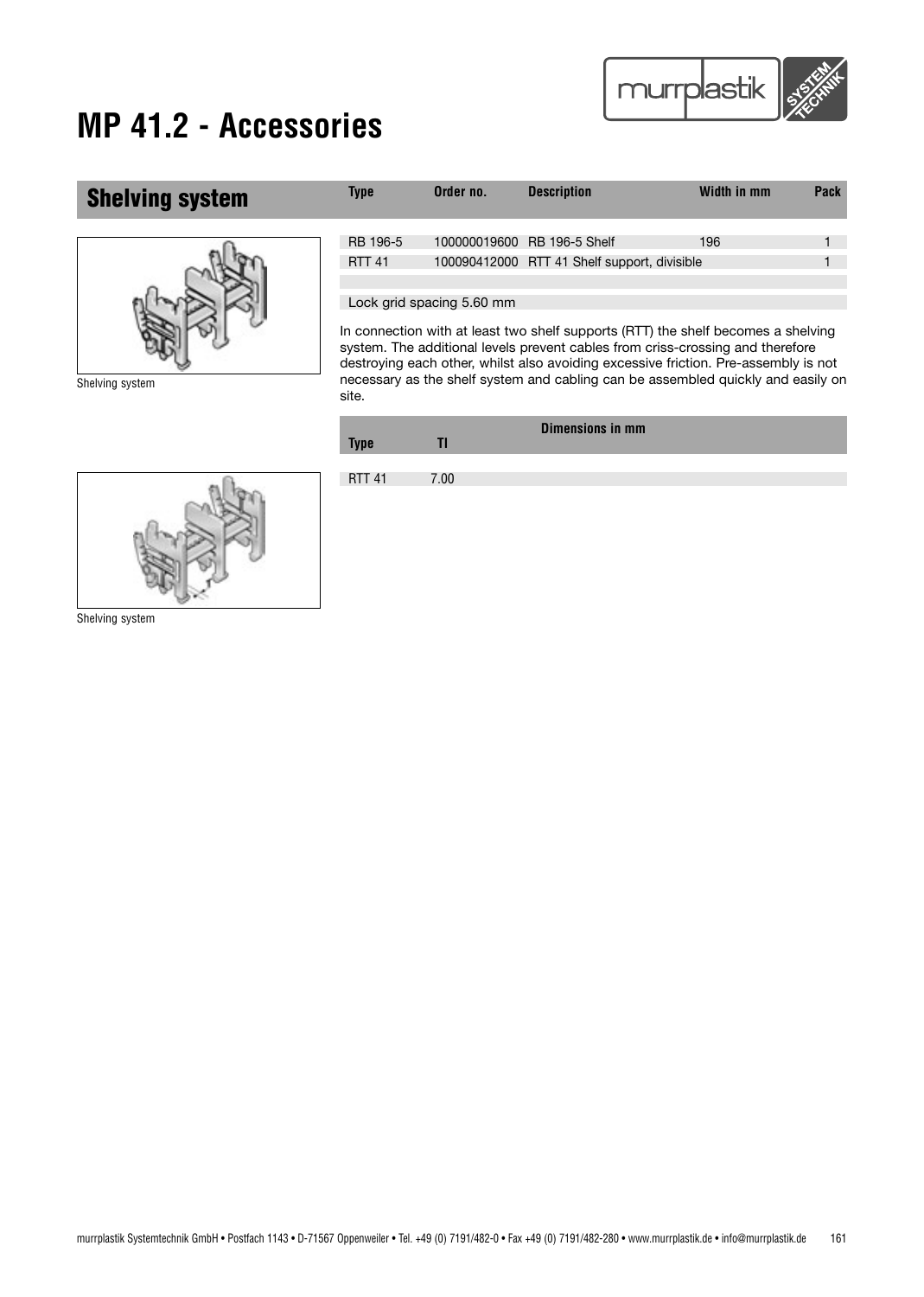

### **Frame ridge connector**



Frame ridge connector

| <b>RSV 41</b>                                                                        |  | 041000009600 RSV 41 Frame ridge connector           |  |  |  |  |
|--------------------------------------------------------------------------------------|--|-----------------------------------------------------|--|--|--|--|
| <b>RSV 41 A</b>                                                                      |  | 041000009800 RSV 41 Aluminium frame ridge connector |  |  |  |  |
| $\Gamma$ ar frama ridara widar than $\Omega$ mm, we recommend the use of frame ridge |  |                                                     |  |  |  |  |

**Type Order no.** Description **Description Pack** 

For frame ridges wider than 246 mm, we recommend the use of frame ridge connectors. These prevent deformation to the frame ridge under large amounts of additional weight of the chain assembly.

**Dimensions in mm**

| <b>Type</b>   | TI   | ____________________ |
|---------------|------|----------------------|
|               |      |                      |
| <b>RSV 41</b> | 7.50 |                      |
|               |      |                      |
|               |      |                      |
|               |      |                      |
|               |      |                      |
|               |      |                      |

**Strain relief RS-ZL**



Strain relief RS-ZL

|                    | RS-ZL 045-5 052004500010 | 45 mm            | 1 |
|--------------------|--------------------------|------------------|---|
|                    | RS-ZL 062-5 052006200010 | $62 \text{ mm}$  | 1 |
|                    | RS-ZL 071-5 052007100010 | 71 mm            | 1 |
|                    | RS-ZL 084-5 052008400010 | 84 mm            | 1 |
|                    | RS-ZL 096-5 052009600010 | 96 mm            | 1 |
|                    | RS-ZL 107-5 052010700010 | $107$ mm         | 1 |
|                    | RS-ZL 121-5 052012100010 | $121 \text{ mm}$ | 1 |
|                    | RS-ZL 144-5 052014400010 | 144 mm           | 1 |
|                    | RS-ZL 171-5 052017100010 | 171 mm           | 1 |
| <b>RS-ZL 182-5</b> | 052018200010             | 182 mm           | 1 |
|                    | RS-ZL 196-5 052019600010 | 196 mm           | 1 |
|                    | RS-ZL 220-5 052022000010 | 220 mm           |   |
|                    | RS-ZL 246-5 052024600010 | 246 mm           |   |

**Type Order no. for inside width Type Construction Construction Construction Construction Construction Construction Construction Construction Construction Construction Construction Construction Construction Construction** 

Frame ridge strain relief plates that can be permanently integrated in the chain brackets. Tailored to all frame ridge widths up to 246 mm. May be mounted on the inside and outside bend at both ends of the chain.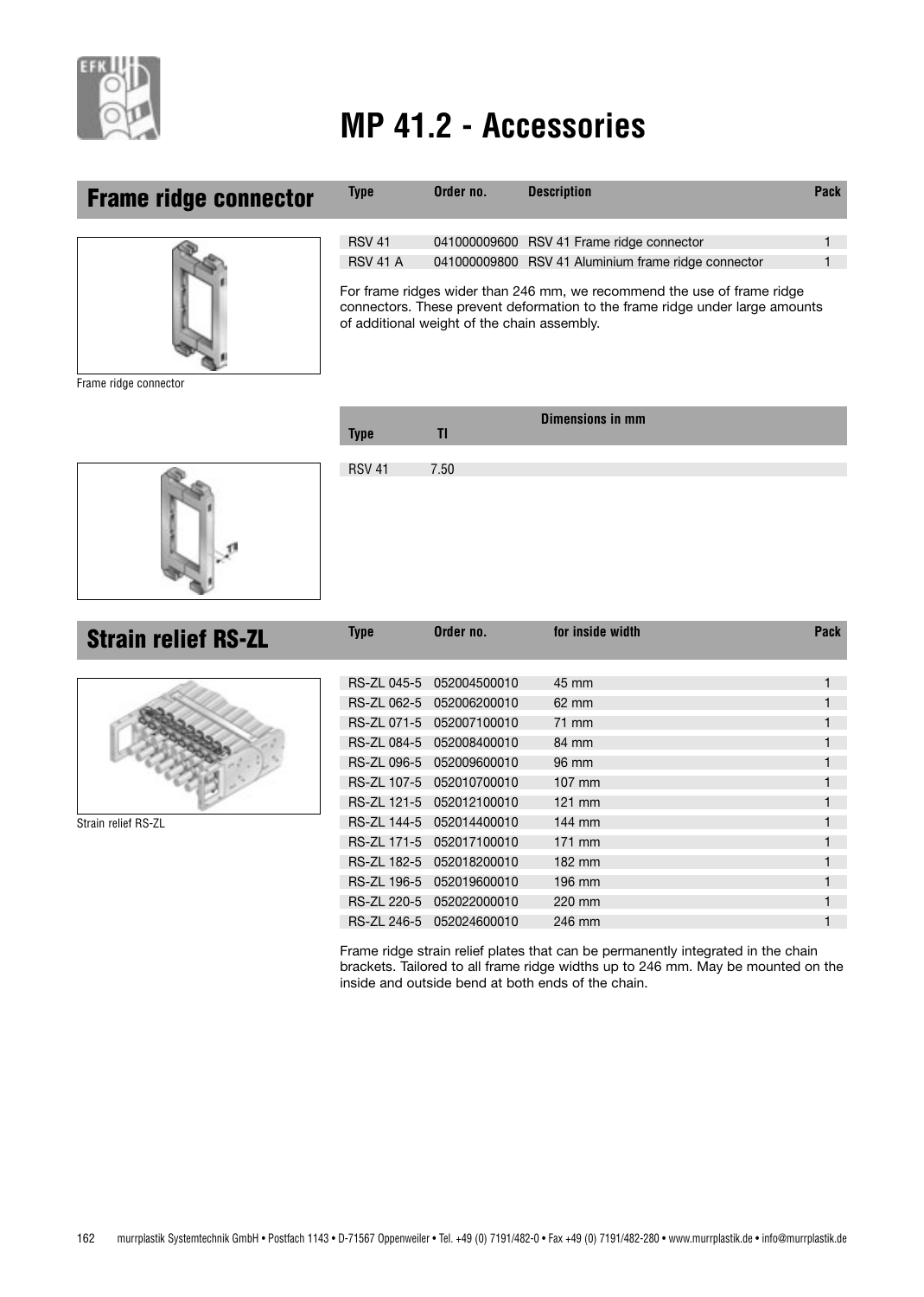

| <b>Strain relief with BAK</b>   | <b>Type</b>     | Order no. | <b>Description</b>    | $\boldsymbol{\emptyset}$ in mm | <b>Pack</b> |
|---------------------------------|-----------------|-----------|-----------------------|--------------------------------|-------------|
|                                 | C-rail          | 81661610  | C-profile rail        |                                |             |
|                                 | <b>BAK 14</b>   | 81661002  | BAK 14 Hooped clamp   | $6 - 14$                       |             |
|                                 | <b>BAK 18</b>   | 81661004  | BAK 18 Hooped clamp   | $14 - 18$                      |             |
|                                 | <b>BAK 22</b>   | 81661006  | BAK 22 Hooped clamp   | $18 - 22$                      |             |
|                                 | <b>BAK 26</b>   | 81661008  | BAK 26 Hooped clamp   | $22 - 26$                      |             |
|                                 | <b>BAK 30</b>   | 81661010  | BAK 30 Hooped clamp   | 26-30                          |             |
|                                 | <b>BAK 14/2</b> | 81661012  | BAK 14/2 Hooped clamp | $10 - 14$                      |             |
| Strain relief with hooped clamp | <b>BAK 18/2</b> | 81661014  | BAK 18/2 Hooped clamp | $14 - 18$                      |             |
|                                 | <b>BAK 22/2</b> | 81661016  | BAK 22/2 Hooped clamp | 18-22                          |             |
|                                 | <b>BAK 26/2</b> | 81661018  | BAK 26/2 Hooped clamp | $22 - 26$                      |             |
|                                 | <b>BAK 12/3</b> | 81661020  | BAK 12/3 Hooped clamp | $9 - 12$                       |             |
|                                 | <b>BAK 14/3</b> | 81661022  | BAK 14/3 Hooped clamp | $12 - 14$                      |             |
|                                 | <b>BAK 16/3</b> | 81661024  | BAK 16/3 Hooped clamp | $14 - 16$                      |             |
|                                 | <b>BAK 18/3</b> | 81661026  | BAK 18/3 Hooped clamp | $16 - 18$                      |             |
|                                 | <b>BAK 20/3</b> | 81661028  | BAK 20/3 Hooped clamp | $18 - 20$                      |             |
|                                 | <b>BAK 22/3</b> | 81661030  | BAK 22/3 Hooped clamp | $20 - 22$                      |             |

Strain relief plates that can be permanently integrated in the chain brackets. Available in all widths (including individual widths in aluminium frame ridges). May be mounted on the inside and outside bend at both ends of the chain. The chain configuration can be fixed using hooped clamps that are available in different sizes. Material: Galvanised steel

Please indicate chain type and inside width when ordering.

| <b>Back radius</b> | <b>Type</b>          | Order no.   | <b>Radius</b>    | <b>Back</b><br><b>Radius</b> | Pack |
|--------------------|----------------------|-------------|------------------|------------------------------|------|
|                    | SR 41.2 (RÜ200/R125) | 41200009060 | $125$ mm         | 200 mm                       |      |
|                    | SR 41.2 (RÜ200/R160) | 41200012060 |                  | 160 mm 200 mm                |      |
|                    | SR 41.2 (RÜ200/R175) | 41200015060 | $175 \text{ mm}$ | 200 mm                       |      |
|                    | SR 41.2 (RÜ200/R200) | 41200020060 |                  | 200 mm 200 mm                | 1    |
|                    | SR 41.2 (RÜ200/R250) | 41200025060 | 250 mm           | 200 mm                       |      |
|                    | SR 41.2 (RÜ200/R300) | 41200030060 | $300$ mm         | 200 mm                       |      |
|                    | SR 41.2 (RÜ200/R350) | 41200035060 | 350 mm           | 200 mm                       |      |

Rotary movement



Low-lying chain bracket

Side links with forward radius (R) and back radius (Rü) permit movement in two directions. Areas of application include rotary movements and low-lying chain brackets.